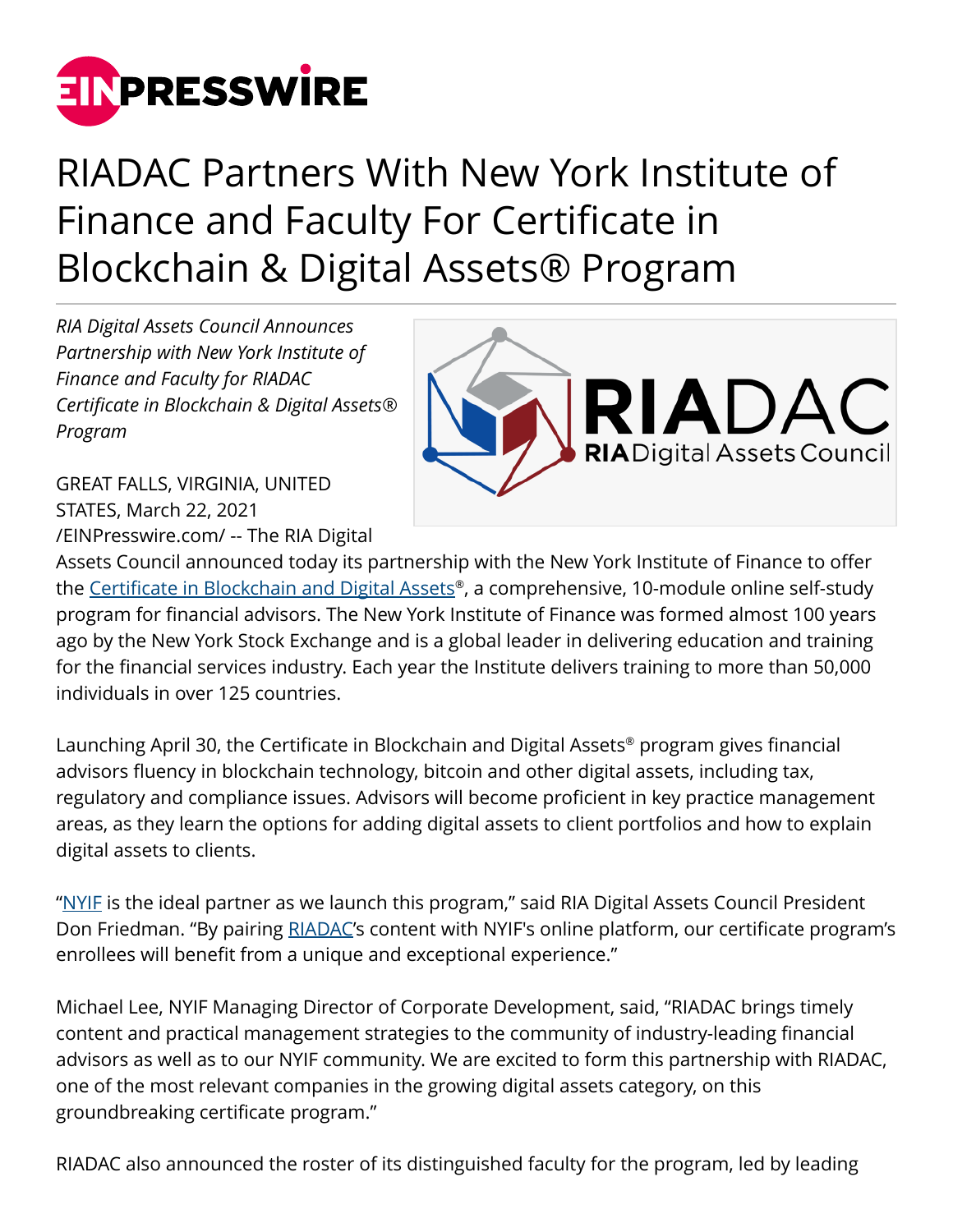experts in the blockchain, digital asset and financial advisory fields. The program is expected to offer 10 CE credits.

"We are very excited about this outstanding faculty," said Ric Edelman, RIADAC's founder. "As an educational source, one RIADAC goal is to connect advisors with top experts in the digital asset space." He added that hundreds of U.S. financial advisors are already enrolled in the inaugural class. The program has also attracted advisors from France, Great Britain, Mexico, Puerto Rico, South Africa and South Korea.

The certificate program faculty members are:

•Anders Brownworth, former blockchain lecturer at the Massachusetts Institute of Technology and Principal Architect in applied research in the field of central bank digital currency projects. His module covers digital assets and digital currency. Mr. Brownworth holds several telecom patents and helped create Republic Wireless, a WIFI/cellular hybrid smartphone service.

•Dr. W. Scott Stornetta, widely considered the co-inventor of blockchain technology. His module focuses on blockchain/distributed ledger technology, the underlying technology for bitcoin and all digital assets. Dr. Stornetta and his research were prominently cited in three of the eight citations in Satoshi Nakamoto's Bitcoin Whitepaper. He is currently Chief Scientist and Partner at Yugen Partners.

•Del Wright, Jr., author of A Short & Happy Guide to Bitcoin, Blockchain, and Crypto. His module is devoted to regulatory and tax issues related to digital assets. Mr. Wright is Professor of Finance, Business and Tax at the University of Missouri - Kansas City Law School, where his research focuses on the intersection of cryptocurrency, financial regulation and tax.

•Shawnna Hoffman, formerly IBM's Leader of Global Blockchain Strategy. Her module reveals how blockchain technology is revolutionizing commerce on a global scale, with an emphasis on real-world use cases. Shawnna is a sought-after Subject Matter Expert for AI and Blockchain, has spoken at the United Nations Summit on Blockchain for Impact, and chaired the CFTC's Distributed Ledger Technology and Market Infrastructure Subcommittee.

•Brian Hamburger and Dan Bernstein co-present a module on compliance and risk issues for RIAs regarding digital assets. A prominent advocate for advisors, Mr. Hamburger is Founder, President and CEO of MarketCounsel Consulting, the leading business and regulatory compliance consultancy to RIAs. Mr. Bernstein is Chief Regulatory Counsel at MarketCounsel and responsible for thought leadership, content development, and management of the firm's regulatory professionals. He has extensive experience in providing legal services to RIAs, institutions in the securities industry and fintech companies.

•Ray Sclafani is President and Founder of ClientWise LLC, the premier coaching and training company exclusively serving the financial services industry. Mr. Sclafani's module explores the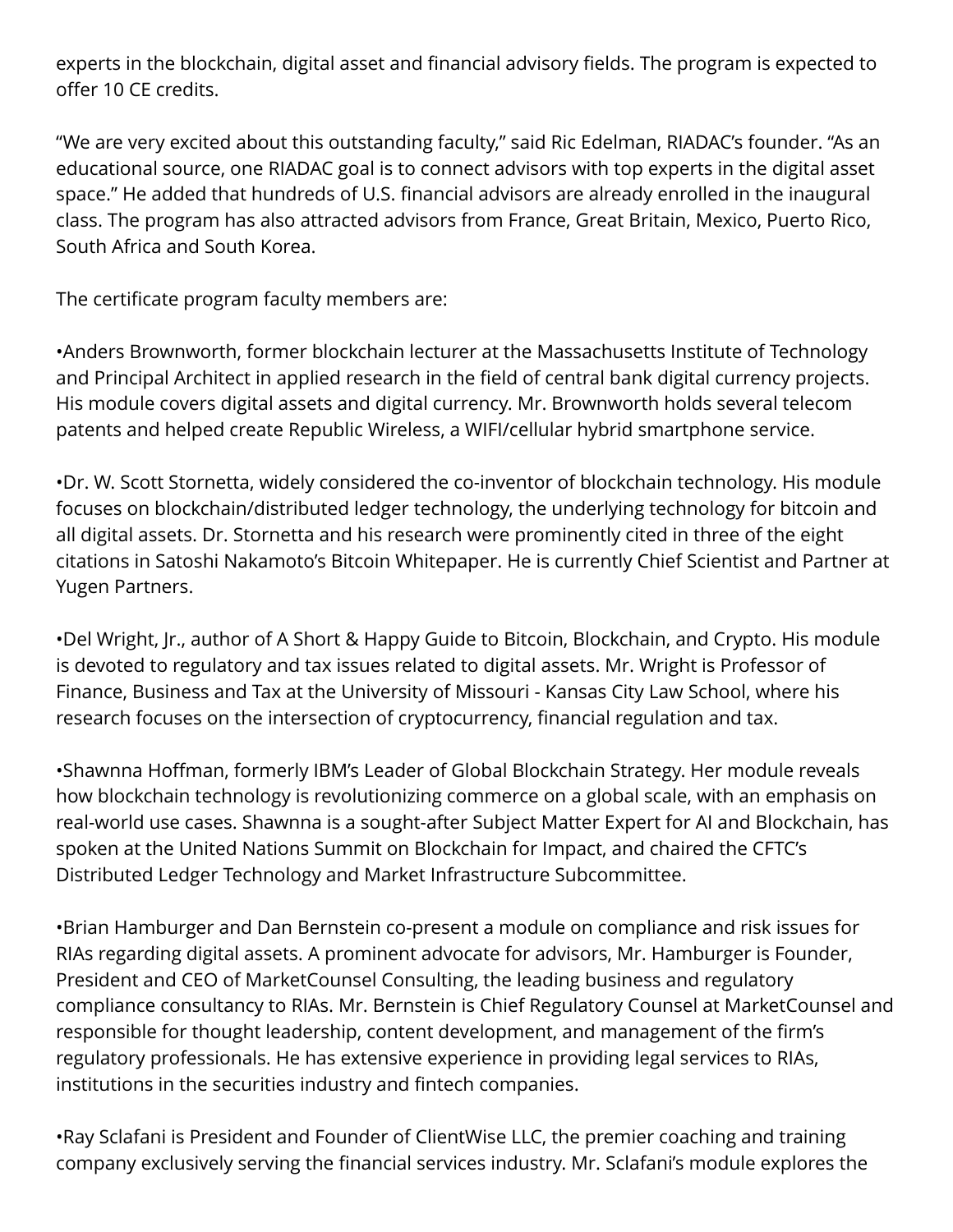digital asset investments available to financial advisors and their clients, and explains how to buy, where to custody and much more. Mr. Sclafani founded ClientWise after 20 years at AllianceBernstein. ClientWise's unique coaching programs and credentialed coaches help advisors and their firms reach the next level of professional excellence and financial success with greater focus and ease.

•Lacey Shrum, Founder of Smart Kx and attorney at Vela Wood, will teach advisors about the operational considerations of advising on digital assets. In her module, she'll review such issues as firm policies, client communication, documentation and billing. Ms. Shrum is a compliance consultant who speaks frequently to professional organizations, private businesses and the financial services community on blockchain technology and digital assets. Her company, Smart Kx, helps RIAs automate the client contract and fee calculation process, ensure fee accuracy and maintain compliance for advisors recommending traditional and digital assets.

•Lex Sokolin is one of the premier minds in decentralized finance and the next generation of financial services. His module will explore the broad blockchain ecosystem with a focus on second layer protocols, tokens and DeFi. Mr. Sokolin is Co-Head of Global Fintech at ConsenSys, and is a futurist and entrepreneur working on the next generation of financial services for blockchain technology which is building the infrastructure, applications and practices that enable a decentralized world. His work emphasizes emerging digital assets, public and private enterprise blockchain solutions, and decentralized finance and autonomous organizations.

•Jack Tatar will lead the module on asset class correlation and diversification, risk management, investment pricing and return potential for digital assets. Mr. Tatar is an expert in this field and co-author of Cryptoassets: The Innovative Investor's Guide to Bitcoin and Beyond. As Managing Partner at Doyle Capital Mgmt, he is an early-stage investor in companies within the transformative technology sectors of digital assets, blockchain, distributed computing, AI and more.

•Ric Edelman was ranked three times as the nation's #1 Independent Financial Advisor by Barron's and founded the nation's largest RIA with \$260 billion in AUM. Mr. Edelman is in both Research magazine's and Barron's Financial Advisor Halls of Fame, and recipient of IARFC's Lifetime Achievement Award. Investment Advisor, RIABiz and InvestmentNews all named him one of the most influential people in the investment management profession. Mr. Edelman is the #1 New York Times best-selling author of 10 books on personal finance with more than one million copies in print in seven languages. He is also the founder of RIADAC. He presents two modules – an introduction to digital assets and a detailed examination of portfolio construction and investment management.

For more information about the certificate program and to enroll, visit riadac.com.

About RIADAC